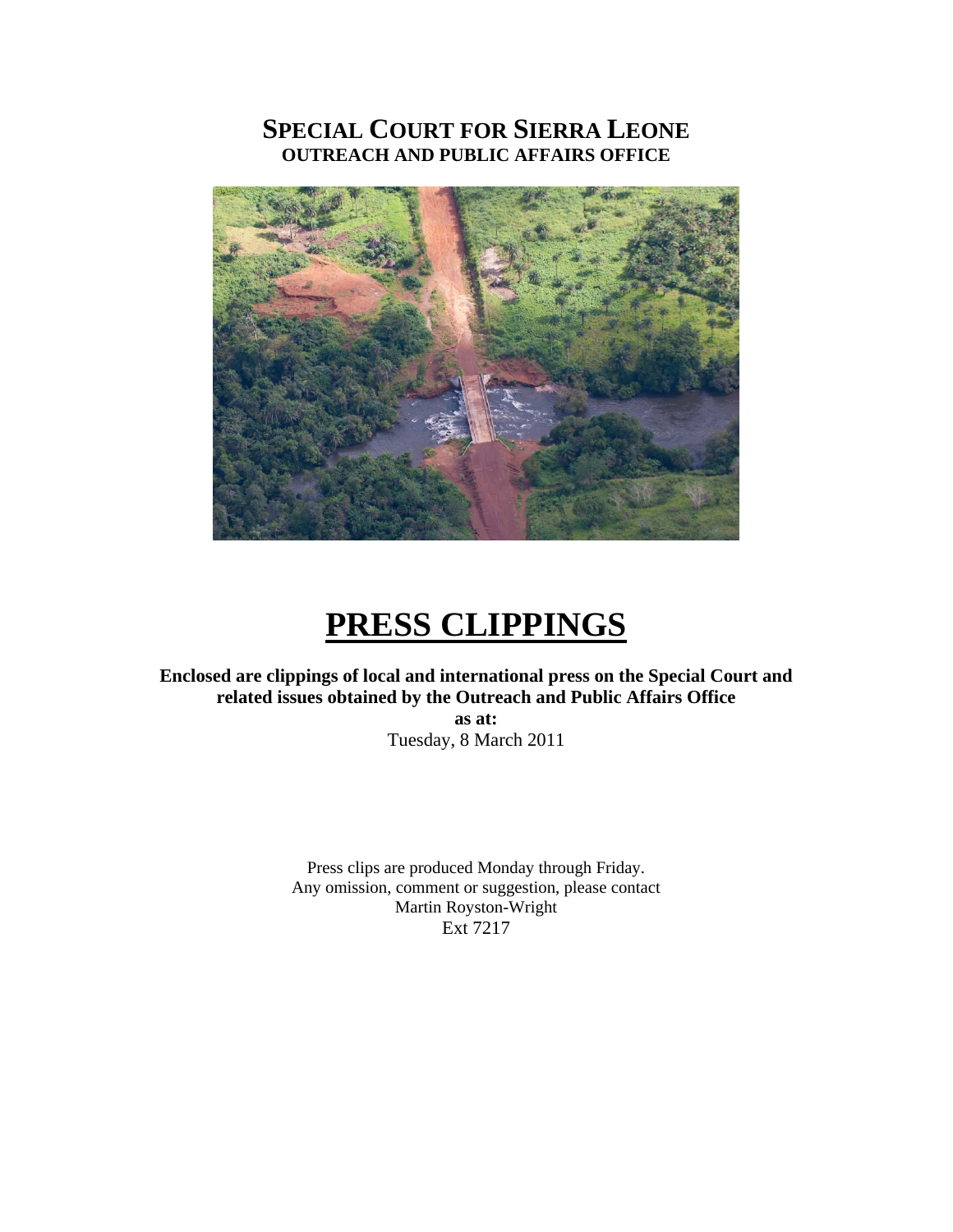| <b>Local News</b>                                                                               |             |
|-------------------------------------------------------------------------------------------------|-------------|
| Taylor Defence Makes Closing Argument / Concord Times                                           | Page 3      |
| <b>International News</b>                                                                       |             |
| Taylor Defense to Make Closing Arguments on Wednesday / Charlestaylortrial.org                  | Page 4      |
| Date Set for Closing Arguments for Charles Taylor's Defence / Deutsche Presse-Agentur           | Page 5      |
| Harvard for Tyrants - How Qaddafi Taught a Generation of Bad Guys / San Francisco Sentinel. Com | Pages 6-8   |
| ICTR to Deliver Four Judgments Involving 15 Accused by End of June / Hirondelle News Agency     | Page 9      |
| Criticism as Kenya Lobbies UN for ICC Deferral / Voice of America                               | Pages 10-11 |
| How Kenya Rejected America's ICC Plot / Daily Nation                                            | Pages 12-14 |
| Does Gender Matter at the International Criminal Court? / The Hague Justice Portal              | Pages 15-19 |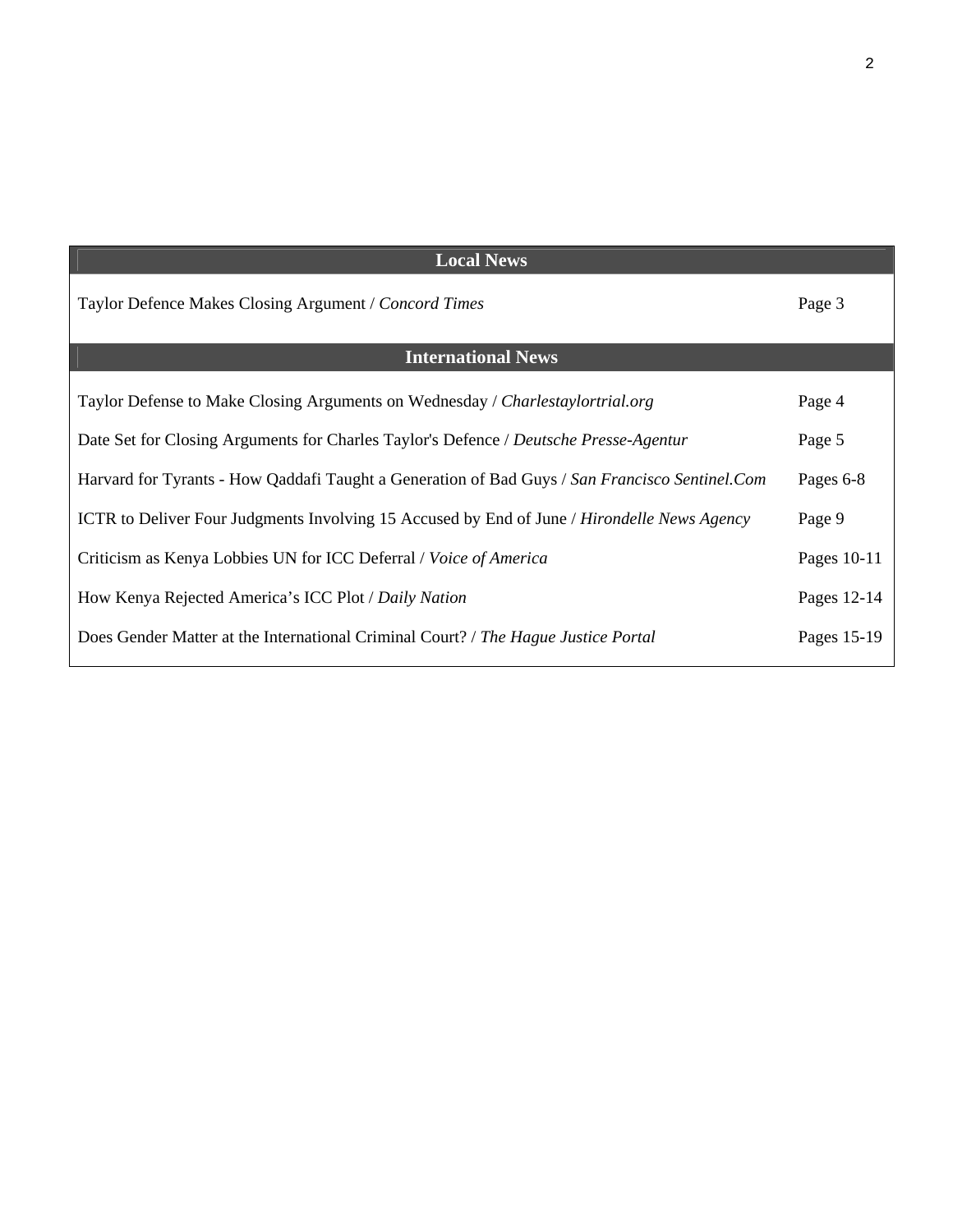# Taylor defence makes closing arguments on Wednesday



**By Alpha Sesav** Charles Taylor's defins team will finally have the chance to make their closing argument on Wednesday this week, bringing an end to an almost one month imhat plagued the  $1)$ :1889 form -y Liberian president's trial at the **Special Court for Sierra** Leone in The Hague.

The schedule for the defense to make their closing argument was made this afternoon at a status conference convened by the Trial Chamber. Last week, Appeals Chamber judges of the **Special Court for Sierra** Leone ordered that the defense be allowed to submit a final trial brief and an expeditious date be set for the defense to make their closing argument.

The Trial Chamber had earlier rejected the

defense final brief on the grounds that it had been submitted 20 days late. Defense lawyers therefore decided not to take part in the closing arguments, which were scheduled to commence on February 8, 2011. After an Appeals Chamber decision that the defense final brief be accepted and they be allowed to make their closing argument, Trial Chamber judges convened a status conference to agree on a final schedule that will see'the closure of the trial that has already lasted for over three years.

The defense closing argument has now been set for Wednesday, March 9. 2011 commencing at 11:30am. The defense closing argument will continue into Thursday from 9:00 to 11:00am.

Prior to the defense closing argument on

Wednesday, the Prosecution will make an oral response to the defense final brief. The prosecution oral submission will take place between 9:00am and 11:00am on Wednesday. The prosecution chose the option to respond orally to the defense final brief. The defense, who chose to submit a written response to the prosecution's final brief will do so by 4:00pm on Thursday, March 10, 2011. Rebuttal arguments to each party's closing argument will take place on Friday. March 11, 2011.

The parties have also agreed to file public versions of their respective final briefs one month after today. Therefore, by April 7, 2011, the public will have access to the final trial briefs of both the prosecution and the defense.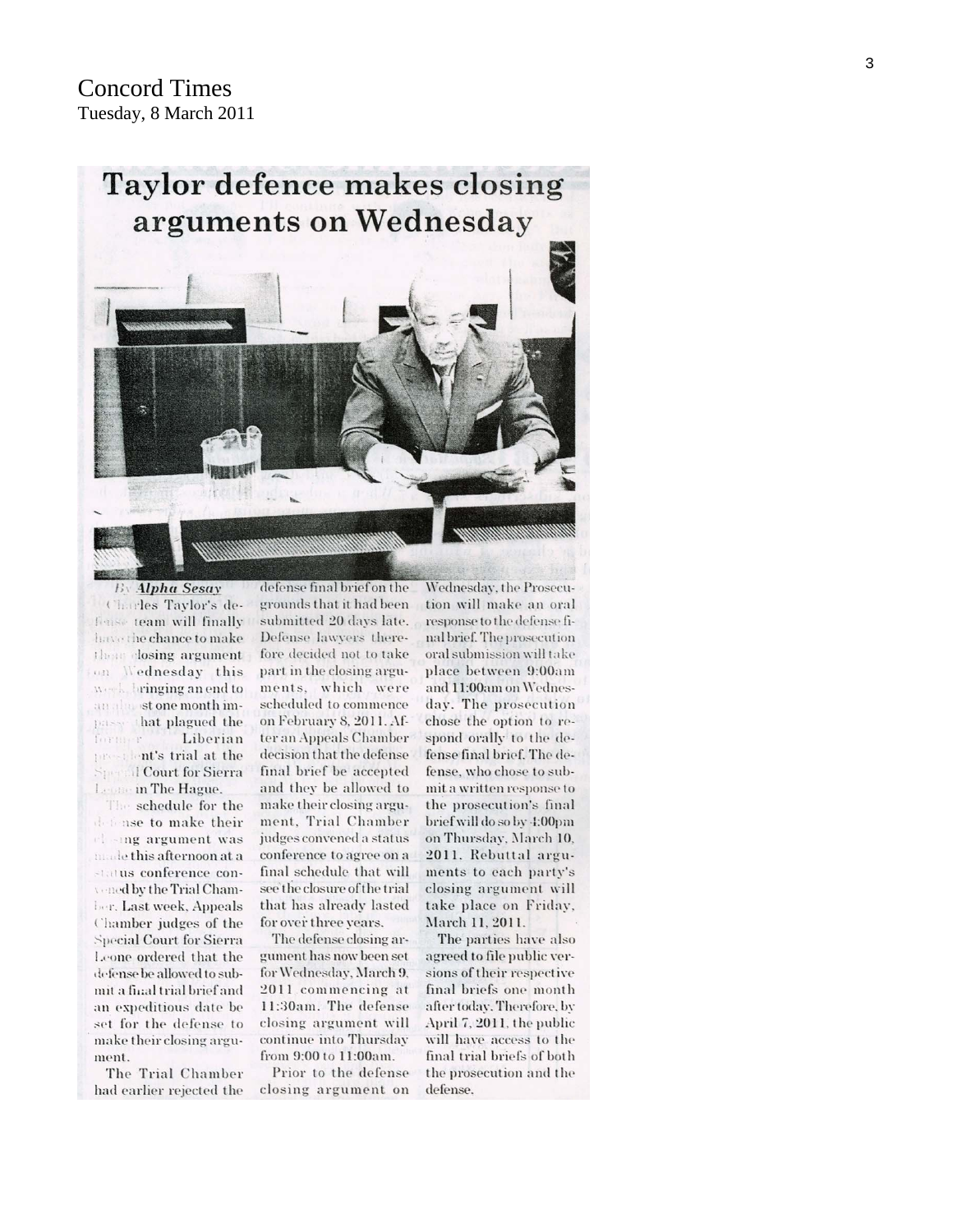# Charlestaylortrial.org (The Hague)

Monday, 7 March 2011

### **Taylor Defense to Make Closing Arguments on Wednesday**

Alpha Sesay

Charles Taylor's defense team will finally have the chance to make their closing argument on Wednesday this week, bringing an end to an almost one month impasse that plagued the former Liberian president's trial at the Special Court for Sierra Leone in The Hague.

The schedule for the defense to make their closing argument was made this afternoon at a status conference convened by the Trial Chamber. Last week, Appeals Chamber judges of the Special Court for Sierra Leone ordered that the defense be allowed to submit a final trial brief and an expeditious date be set for the defense to make their closing argument.

The Trial Chamber had earlier rejected the defense final brief on the grounds that it had been submitted 20 days late. Defense lawyers therefore decided not to take part in the closing arguments, which were scheduled to commence on February 8, 2011. After an Appeals Chamber decision that the defense final brief be accepted and they be allowed to make their closing argument, Trial Chamber judges convened a status conference to agree on a final schedule that will see the closure of the trial that has already lasted for over three years.

The defense closing argument has now been set for Wednesday, March 9, 2011 commencing at 11:30am. The defense closing argument will continue into Thursday from 9:00 to 11:00am.

Prior to the defense closing argument on Wednesday, the Prosecution will make an oral response to the defense final brief. The prosecution oral submission will take place between 9:00am and 11:00am on Wednesday. The prosecution choose the option to respond orally to the defense final brief. The defense, who chose to submit a written response to the Prosecution's final brief will do so by 4:00pm on Thursday, March 10, 2011.

Rebuttal arguments to each party's closing argument will take place on Friday, March 11, 2011.

The parties have also agreed to file public versions of their respective final briefs one month after today. Therefore, by April 7, 2011, the public will have access to the final trial briefs of both the prosecution and the defense.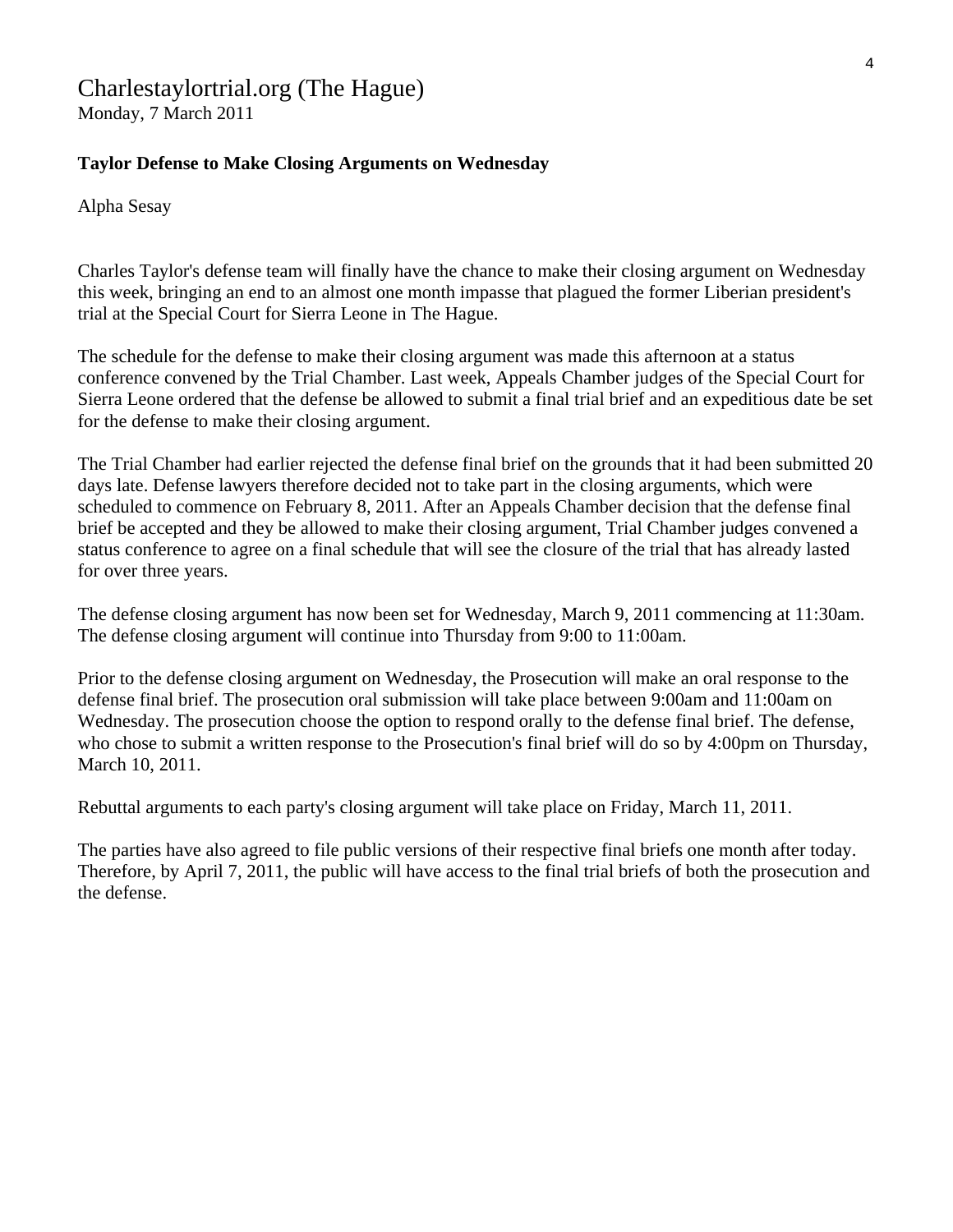## Deutsche Presse-Agentur

Tuesday, 8 March 2011

#### **Date set for closing arguments for Charles Taylor's defence**

The Hague - A court in The Hague has set Wednesday as the deadline for Charles Taylor's defence lawyers to submit their final brief in the war crimes trial of Liberia's former president.

The defence is to provide its closing oral arguments on Wednesday and Thursday. Any rebuttal arguments from the prosecution are to be discussed on Friday, the appeals chamber of the UN-backed Special Court for Sierra Leone ruled.

The three-year trial had been due to close in February, with judges then retiring to consider their verdict.

But judges granted the defence team more time to present its arguments in light of evidence recently published by whistleblower website WikiLeaks.

According to Taylor and his British lawyer, Courtenay Griffiths, diplomatic cables published by WikiLeaks suggest the United States and Britain tried to influence the trial and push through a guilty verdict to prevent Taylor from returning to Liberia.

Taylor and Griffiths had boycotted earlier hearings in protest at judges' refusal to let them submit a lengthy analysis of the trial proceedings.

The maximum length of the defence brief was set by appeal judges at 600 pages.

Taylor faces 11 charges of war crimes and crimes against humanity. He is accused of fuelling a bloody 10-year civil war in neighbouring Sierra Leone and of pocketing a large amount of looted diamonds to deliver weapons to the Revolutionary United Front.

Taylor has dismissed the allegations as a 'pack of lies.'

More than 120,000 people died in the civil war until it ended with the deployment of West African peacekeepers, in 1999.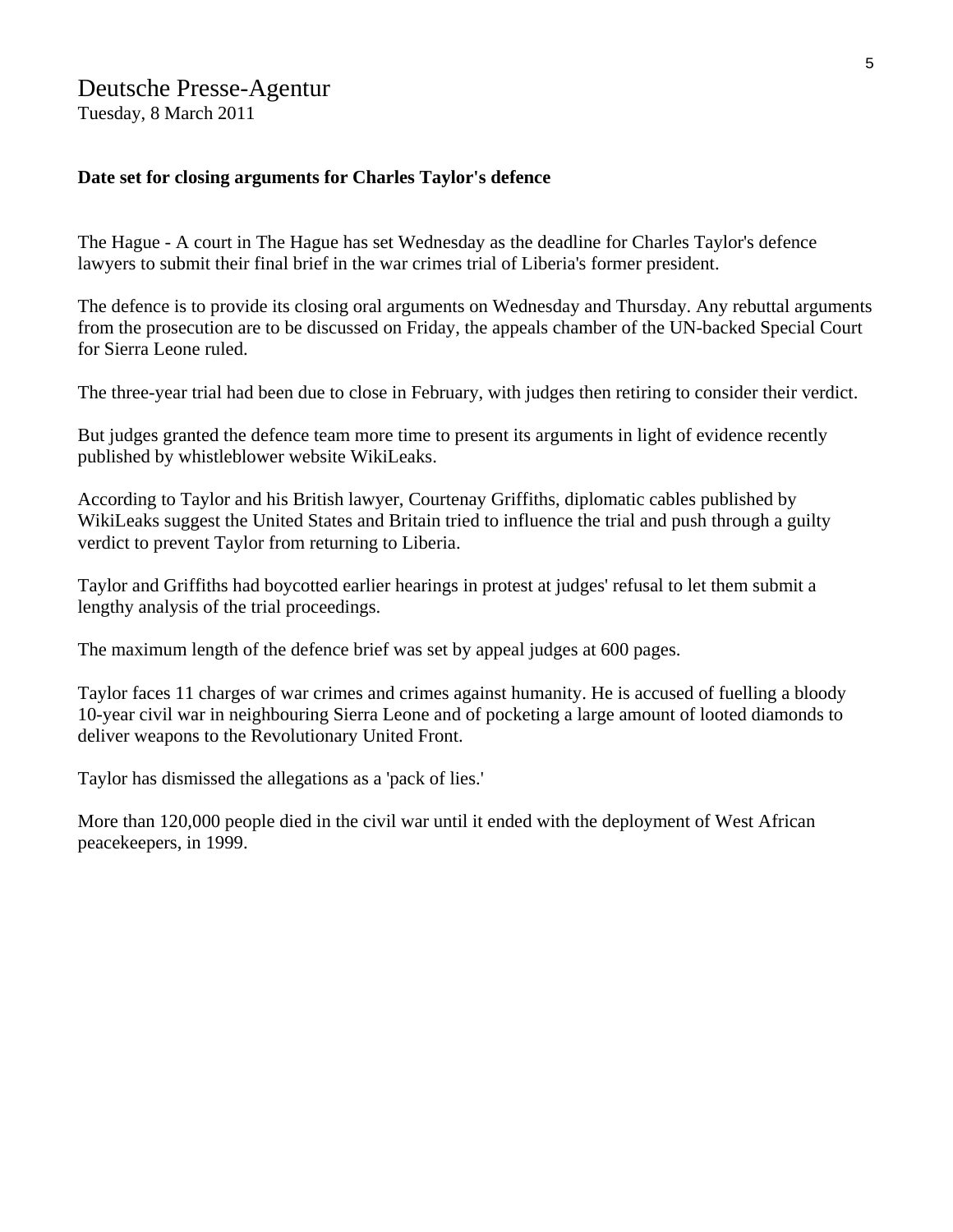San Francisco Sentinel.Com Monday, 7 March 2011 http://www.sanfranciscosentinel.com

#### **Harvard for Tyrants - How Qaddafi taught a generation of bad guys**



### **By Douglas Farah**

[Foreign Policy Magazine](http://www.foreignpolicy.com/)

Col. Muammar al-Qaddafi is well known now for the abuses he has inflicted on his own people during more than four decades of brutal rule in Libya, but few remember the vast campaign of carnage and terrorism he orchestrated across West Africa and Europe when he was at the height of his powers.

Nor are his more recent alliance with Hugo Chávez of Venezuela and his long-standing relationship with Daniel Ortega of Nicaragua — both of whom are busy trampling their constitutions and moving toward dictatorship — well understood. And the fact that all three governments support the Revolutionary Armed Forces of Colombia (FARC), a terrorist group that produces more than half of the world's cocaine and two-thirds of the cocaine entering the United States, is usually ignored.

Ortega and Chávez are among the handful of leaders to publicly defend the Libyan leader's attacks on his own people and urge him to hang on for one last revolutionary battle. In 2004, Qaddafi awarded Chávez the al-Qaddafi International Prize for Human Rights, created by the Libyan dictator. Chávez, who in turn bestowed Venezuela's highest civilian honor on Qaddafi in 2009 while comparing him to South American liberator Simón Bolívar, has now offered publicly to mediate the Libyan conflict. Thus far, only Qaddafi has reportedly accepted the offer.

The ties that bind Qaddafi to some of the world's most repressive regimes and armed movements began in the 1980s, when he was regarded as one of the premier terrorist threats in the world. Flush with oil money, Qaddafi orchestrated a training campaign for those who became the most brutal warlords in much of Africa, a legacy that has left the region crippled and unstable today.

Qaddafi's World Revolutionary Center (WRC) near Benghazi became, as scholar Stephen Ellis noted in his classic 2001 book The Mask of Anarchy, the "Harvard and Yale of a whole generation of African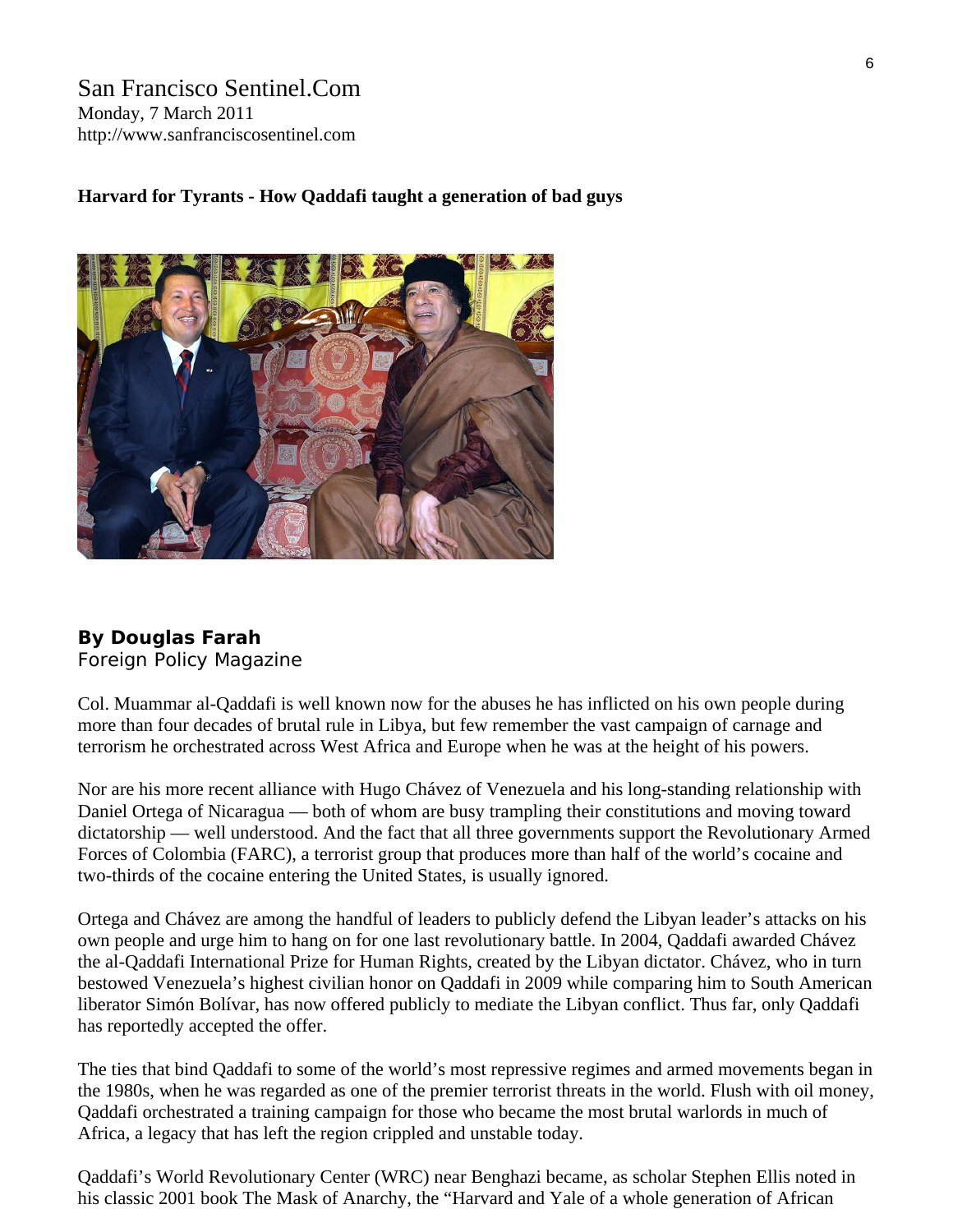revolutionaries," many of them the continent's most notorious tyrants. There, recruits from different countries were hosted in camps in the desert and given training in weapons and intelligence techniques, with some doses of ideological training based on Qaddafi's Green Book. Courses lasted from a few weeks to more than a year, depending on the level of specialization and rank one had.

In addition to the African contingents, Qaddafi's cadres trained the Sandinistas from Nicaragua, along with other Latin American revolutionary movements, and in the process developed an enduring relationship with Ortega. Later Qaddafi developed a close and ongoing relationship with the FARC, becoming acquainted with its leaders in meetings of revolutionary groups regularly hosted in Libya. At the WRC in the 1980s and 1990s, a select group of the students, drawn from the broader group of attendees, formed a fraternity of despots who provided mutual support in their bloody and ruthless campaigns for power and wealth. That durable network still wields considerable influence today through its alumni still in power, including Blaise Compaoré of Burkina Faso and Idriss Déby of Chad.

The one thing that held these disparate thugs together was their broad anti-American agenda, which led Qaddafi to support other dictators. Qaddafi's closest ally in the region was murderous Robert Mugabe, who although he is not a WRC alumnus, has been propped up by direct Libyan donations and subsidized oil shipments, primarily hundreds of millions of dollars in oil shipments. Relations between the two countries have been more strained in recent days when Zimbabwe could not repay its Libyan debt.

Qaddafi seems to have made out well in his investments. After he intervened militarily in the Central African Republic in 2001, the president he protected, Ange-Félix Patassé, signed a deal giving Libya a 99 year lease to exploit all of that country's natural resources, including uranium, copper, diamonds, and oil. In Zimbabwe, Qaddafi acquired at least 20 luxurious properties after riding to Mugabe's rescue; he also got a stake in some of the few still-viable state enterprises.

But West Africa bore the brunt of Qaddafi's early ambitions. Liberia, the U.S. stronghold in West Africa in the Cold War, was of particular interest to Qaddafi, especially after President Ronald Reagan ordered a bombing attack in 1986 against Libya that killed one of his daughters.

To help exact his revenge, Qaddafi recruited Liberia's Charles Taylor, a war criminal now standing trial for crimes against humanity, including the abduction of children for combat, systematic rape, and mass murder. Another Qaddafi recruit, Foday Sankoh of Sierra Leone's Revolutionary United Front (RUF), would be standing trial in the same court for similar crimes had he not died of natural causes.

Sankoh, an illiterate corporal, formed the RUF under Taylor's auspices and together they pioneered their signature atrocity in the 1990s — the amputation of the arms and legs of men, women, and children as part of a scorched-earth campaign designed to take over the region's rich diamond fields. Their atrocities were backed by Qaddafi, who routinely met with Taylor and his closest associates to review the progress of the conflicts and supply weapons. Qaddafi continued sending arms to Taylor even as the latter was being forced from office in 2003.

Another alumnus of the center was Laurent Kabila, whose brutal forces swept to power in the Democratic Republic of the Congo (DRC) in 1997 when the dictatorial regime of Mobutu Sese Seko imploded. Ernesto "Che" Guevara, the Argentine/Cuban revolutionary, had tried to work with Kabila's troops in the 1960s only to give up in despair because of Kabila's incompetent leadership and the massive corruption he enabled. Relations with Kabila's son Joseph, the current DRC president, are not as close.

Compaoré, the current president of Burkina Faso, is another illustrious WRC graduate. In 1987, troops loyal to Compaoré, who was then a captain and minister of the presidency, assassinated his best friend, President Thomas Sankara, to pave the way for Compaoré to take power. As president of the tiny, impoverished, landlocked country, Compaoré sent troops and resources to back Taylor's insurgency in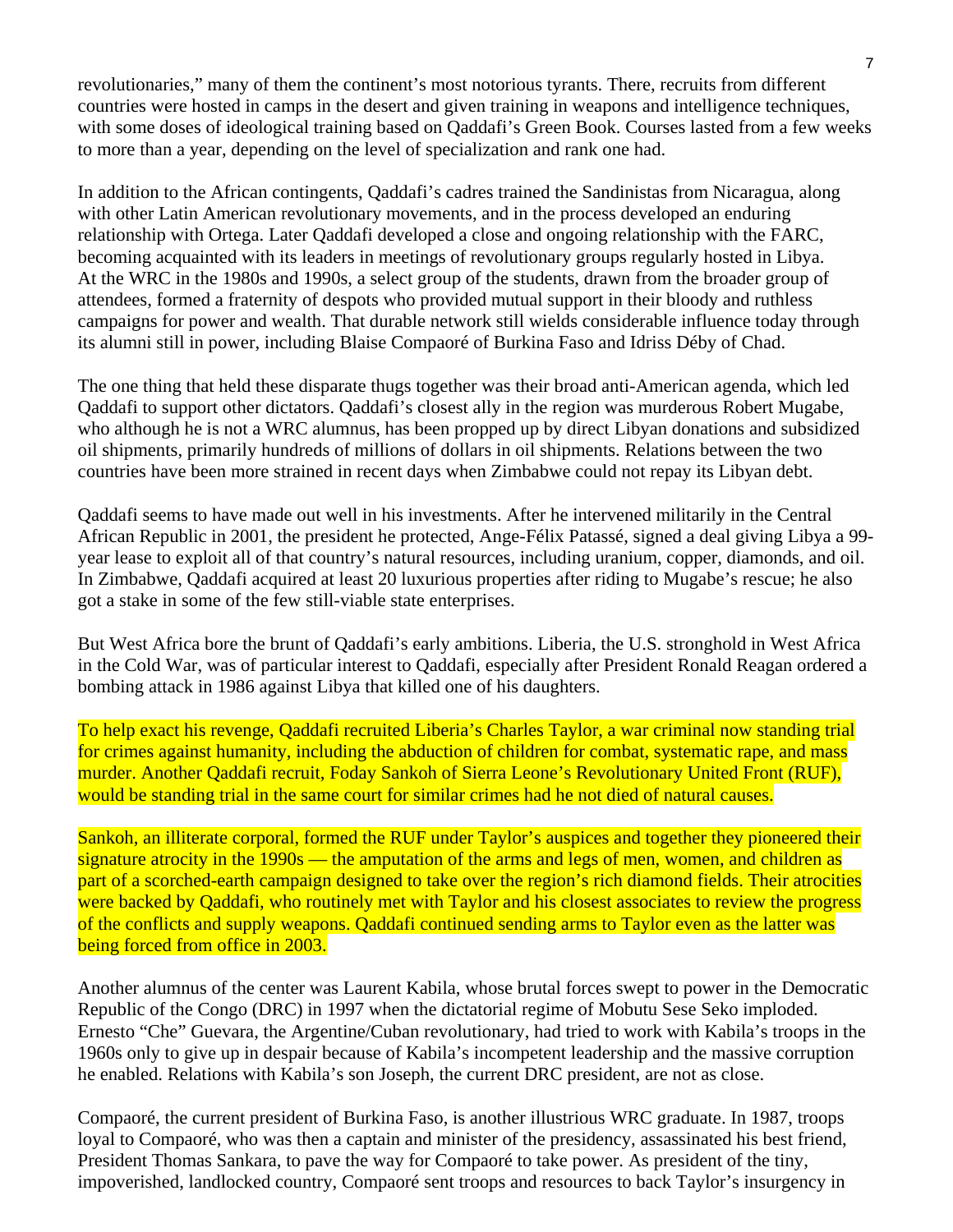Liberia and the RUF in Sierra Leone. A 2002 United Nations investigation found that Compaoré played a significant role in arming the RUF and Taylor in violation of a U.N. arms embargo. Compaoré has remained a staunch Qaddafi ally through the years.

In Latin America, Qaddafi had been supporting the Sandinistas and Ortega since 1979, and Ortega has still not forgotten the favor. Last week Ortega called Qaddafi his "brother" and this week conveyed his support, promising that "Nicaragua, my government the Sandinista National Liberation Front, and our people are with you in these battles."

The Libyan relationship with Chávez and the FARC dates at least to 2000. A series of email exchanges among FARC commander Raúl Reyes, Qaddafi, and Ortega show how deep that relationship remained in the recent past. The FARC, founded in 1964 and operating primarily in Colombia, is the Western Hemisphere's oldest guerrilla movement. Since Chávez took office he has given the FARC extensive political support and called for the group to be removed from the U.S. and EU terrorism lists. Ortega has long-standing ties to the FARC as well as to Qaddafi and Chávez.

After Reyes was killed in 2008, his computer hard drives were captured by the Colombian police. They contain a trove of correspondence, including a Sept. 4, 2000, letter from the FARC high command to "Comrade Colonel Gaddafi, Great Leader of the World Mathaba." The missive thanked Qaddafi for recently hosting senior FARC commanders in Libya. The FARC went on to request "a loan of \$100 million, repayable in five years. . . . One of our primary needs is the purchase of surface-to-air missiles to repel and shoot down the combat aircraft." The aircraft in question were supplied to the Colombian military by the United States.

Reyes wrote a Feb. 22, 2003, letter marked "Hand Delivery" to Ortega, asking for an update on the status of the FARCs earlier request for missiles, stressing the urgency of the petition. "Dear Comrade Daniel," Reyes wrote, "The Libyans said they would answer us but we have not yet received any information. . . . while we were in Libya they explained to us that the political responsibility for Libya's policies in the region were in the hands of Daniel Ortega. For that reason, we are approaching you, in hopes of obtaining an answer." It is unclear whether the weapons were ever delivered.

Chávez pulled out all the stops during Qaddafi's visit to Venezuela in 2009. "What Símon Bolívar is to the Venezuelan people, Qaddafi is to the Libyan people," Chávez said while awarding the Libyan leader the "Order of the Liberator" medal, along with a replica of Bolívar's sword. Qaddafi in turn praised Chávez for "having driven out the colonialists," just as he had driven out those in Libya. "We share the same destiny, the same battle in the same trench against a common enemy, and we will conquer," Qaddafi said.

It seems that Chávez, Ortega, Mugabe, Compaoré, and the rest of Qaddafi's shrinking club of despots desperately hope that the colonel was not right. The support of Chávez and Ortega for Qaddafi has been politically costly and proved to be an embarrassment to many of Latin America's erstwhile revolutionaries who now share a vision of a democratic future. The aging dictators club will likely be one member short soon, and the survivors — and their citizens — will be left to ponder if there is a shared destiny.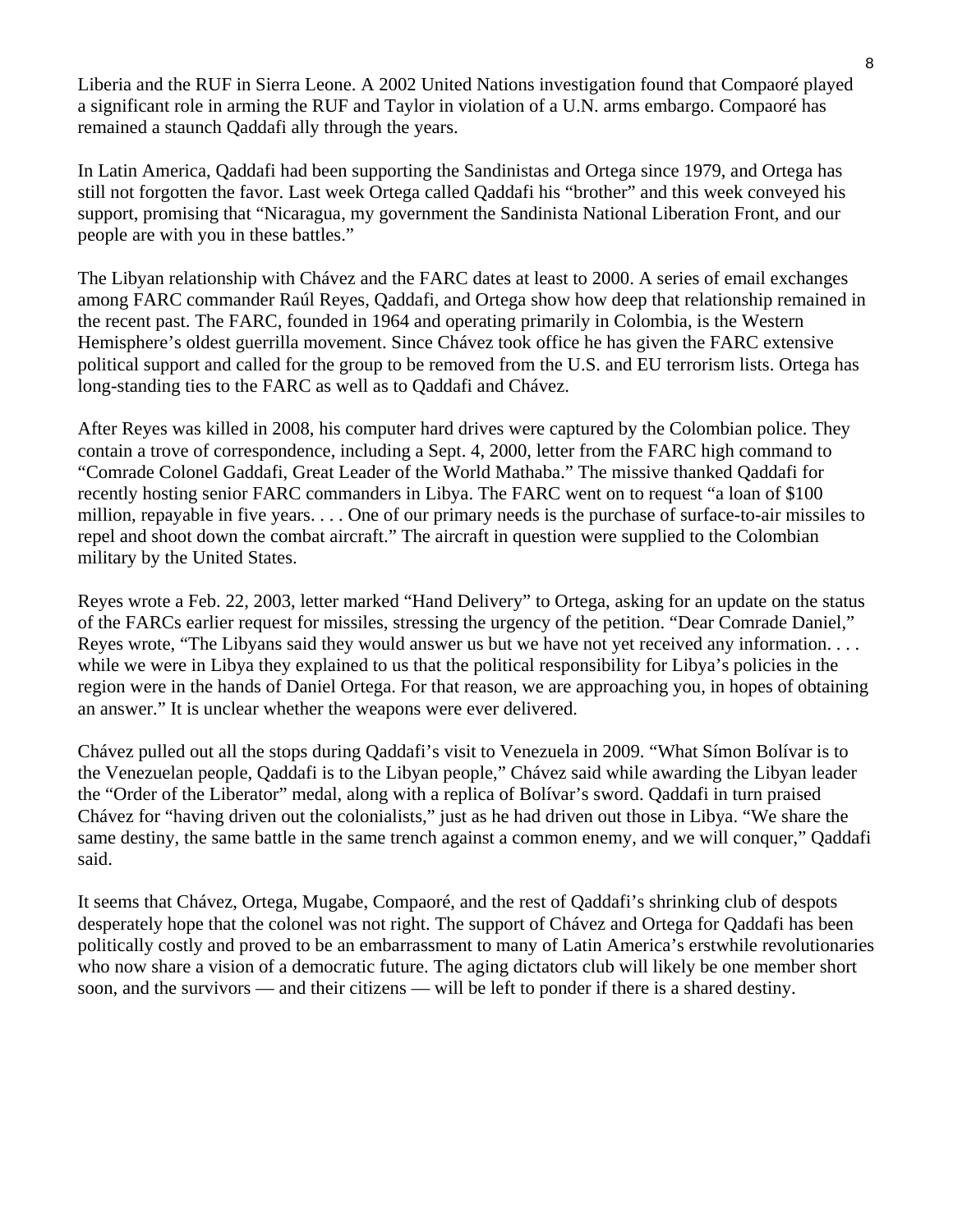# Hirondelle News Agency

Monday, 7 March 2011

### **ICTR to deliver four judgments involving 15 accused by end of June**

President of the International Criminal Tribunal for Rwanda (ICTR) Judge Dennis Byron said his Tribunal expects to deliver judgements in four cases involving 15 genocide-accused by the end of June, 2011.

''By the end of June this year, we expect judgment to be delivered in four cases, the Gatete, Military II, Butare and Bizimungu cases,'' President indicated in a speech addressed to the ICTR staff last Friday a copy of which was made available to Hirondelle News Agency.

Jean Baptiste Gatete was former Mayor of Murambi commune in Byumba prefecture whereas Military II case involves four former Rwandan military officers. Among them are two former chiefs of staff, General Augustin Bizimungu of the Rwandan Army and General Augustin Ndindiliyimana of Gendarmerie Nationale. Other defendants are Commander of Reconnaissance Battalion, Major Francois-Xavier Nzuwonemeye and his Deputy, Captain Innocent Sagahutu.

The Butare case is the biggest joint trial at the UN Tribunal with six accused persons. They include the only woman to be indicted by ICTR and former Minister of Family and Women Affairs, Pauline Nyiramasuhuko and her son Arsene Shalom Ntahobali, two former prefects, Sylvain Nsabimana and Alphonse Nteziryayo and two former mayors, Elie Ndayambaje and Joseph Kanyabashi.

The fourth case namely Bizimungu trial, jointly tried together four former interim government ministers during the 1994 Rwandan genocide. The defendants are Jerome Bicamumpaka (Foreign Affairs), Casimir Bizimungu (Health), Justin Mugenzi (Commerce) and Prosper Mugiraneza (Civil Service).

According to President Byron's speech, five other on going trials were also expected to be completed by the end of this year. These are, joint case of two former Rwandan MRND ruling party leaders, President Matthieu Ngirumpatse and his Vice President, Edouard Karemera, two former ministers, that of Youths, Callixte Nzabonimana and Ex-minister of Planning, Augustin Ngiratabatware.

Other accused in the on going trials include former Mayor Gragoire Ndahimana and ex-military officer, Captain Ildephonse Nizeyimana.

President Byron alongside two other top ICTR leaders including the Prosecutor, Hassan Bubacar Jallow and the Registrar, Adama Dieng were addressing the staff on general issues and the UN Security Council resolution 1966 of December 2010 to establish the International Residual Mechanism which will take care of the remaining tasks of ICTR and that of the Former Yugoslavia (ICTY) when both complete their mandates.

According to the resolution, the Council has decided that the Mechanism for ICTR would commence its operations on July 1, 2012 whereas that of ICTY would kick off one year later, on July 1, 2013.

### NI/FK/GF

© Hirondelle News Agency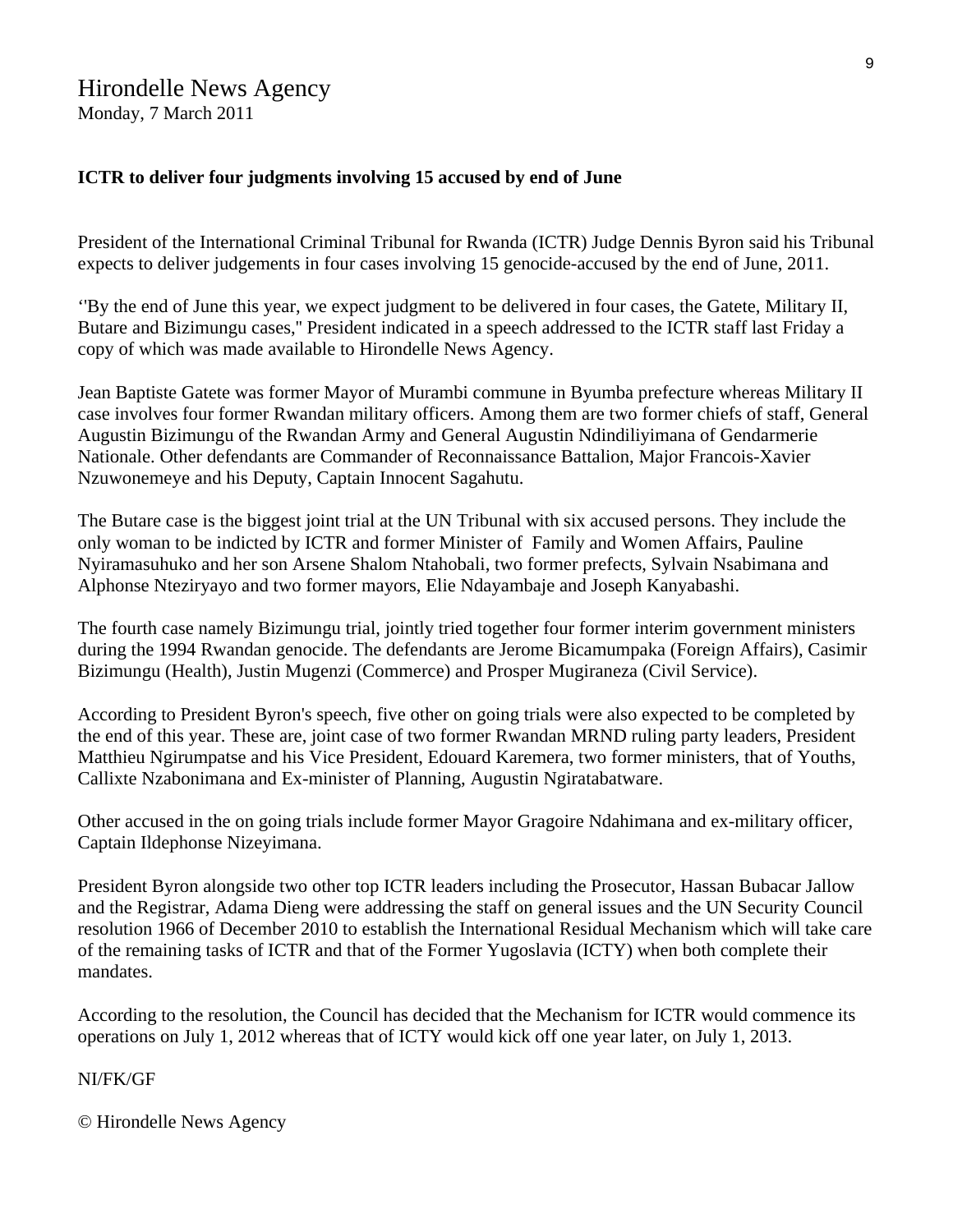## Voice of America Monday, 7 March 2011

### **Criticism as Kenya Lobbies UN for ICC Deferral**

Michael Onyiego



#### **Photo: Reuters**

*International Criminal Court's ( ICC ) chief prosecutor Luis Moreno-Ocampo speaks at a news conference in The Hague, March 3, 2011* 

International criticism of Kenya is mounting as a team of top officials travels to the United Nations to seek a deferral of the International Criminal

Court's probe into the 2007 and 2008 post -election violence.

On Monday, the government of Kenya began another diplomatic press aimed at deferring trials at the ICC stemming from the violence. Six Kenyans including two prominent politicians stand accused by Prosecutor Luis Moreno-Ocampo of funding and planning the chaos, which left over 1,300 dead in the wake of disputed presidential elections.

Kenyan Vice President Kalonzo Musyoka is now leading a team of seven Kenyan MPs and ministers who will lobby the members of the United Nations Security Council to defer the trial for one year.

 January, the African Union approved Kenya's request to seek a deferral in order In to try the violence suspects locally. The first attempt at a local trial came in 2009, when Kenya established a Truth, Justice and Reconciliation Commission to investigate the violence.

But an ethics scandal surrounding the chairman effectively shut down the group's work. Critics within Kenya's government have called the renewed lobbying efforts a waste of taxpayer money, but Kenya's leaders argue the judicial reforms outlined in the country's new constitution will pave the way for local trials.

The director of the Nairobi-based International Center for Policy and Conflict, Ndungu Wainaina, believes efforts to try the perpetrators of Kenya's election violence locally are unlikely to bear fruit.

"It is not possible in this country, maybe in another country but not in Kenya. It is as practical as that. Up to this point in time, the Kenyan government has never set up a credible and tested witness protection mechanism. That is a precondition to be able to carry out prosecutions and a fair trial for that matter," Wainaina said.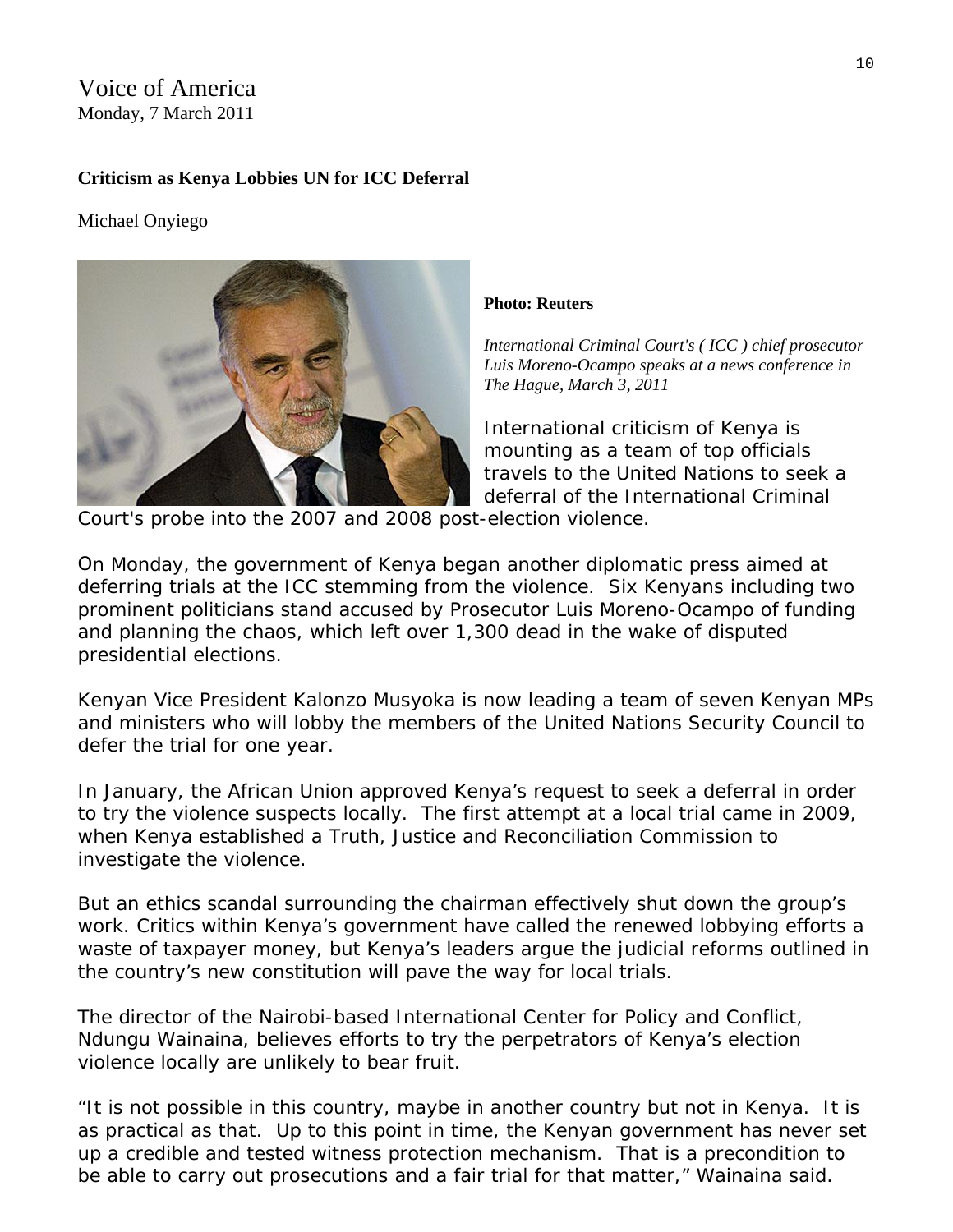Among the six suspects named in the ICC investigations are former Higher Education Minister William Ruto, Finance Minister Uhuru Kenyatta and head of civil service Francis Muthaura. Wainaina told VOA that the high profile and influence of those suspects would make any legal proceedings extremely difficult.

Kenya's move to the Security Council is also being criticized on procedural grounds. Under the Rome Statute - which governs the ICC - the Security Council has the power to suspend a trial for one year if it poses a threat to international peace or security.

According to Human Rights Watch Researcher Elizabeth Evenson, Kenya's case does international peace and security. In fact, the investigations in Kenya have really not meet such criteria. "When it comes to Kenya there is just absolutely no indication that the ICC's investigations or prosecutions pose any threat to been welcomed," she stated.

Human Rights Watch is part of a coalition of organizations which have petitioned the Security Council's African members to reject Kenya's request and allow the ICC case to continue.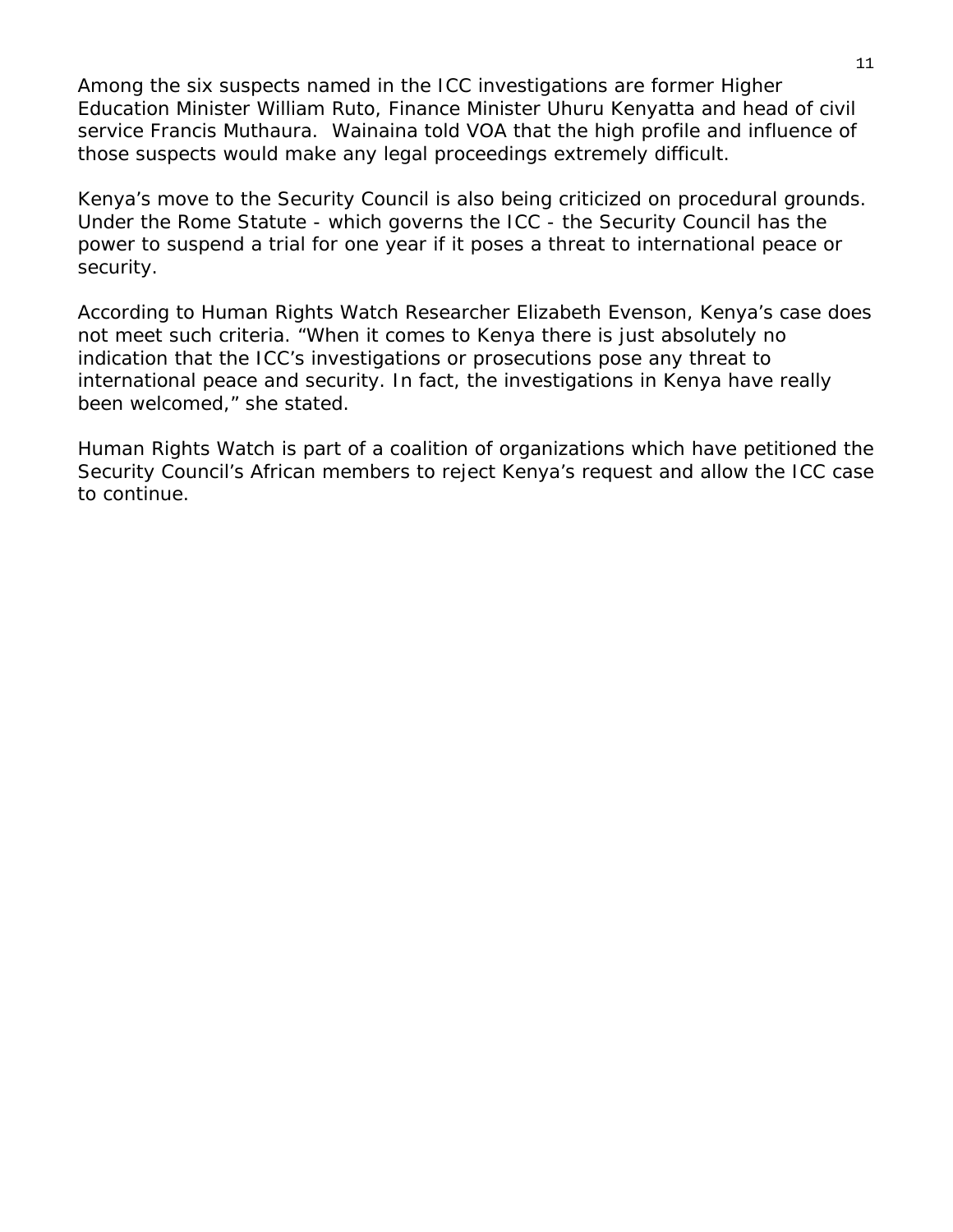# Daily Nation (Kenya)

Tuesday, 8 March 2011

### **How Kenya rejected America's ICC plot**

By Macharia Gaitho mgaitho@ke.nationmedia.com



In Summary

• The US cut military aid and imposed travel curbs in bid to seal deal protecting its soldiers

The American government tried for years, without success, to pressure Kenya into signing an agreement to protect Americans who might be wanted by the International Criminal Court.

Documents released by the whistle-blower website WikiLeaks show US frustration that Kenya resisted all types of inducements, arm-twisting and threats to sign the so-called Article 98 agreement.

That is a bilateral agreement by which Kenya would undertake not to hand over to The Hague any American citizen sought for war crimes, crimes against humanity, genocide, mass murder or other crimes of that nature.

Ironically, the US is now at the forefront in pressing the government to accede to ICC trials for key officials facing possible indictment for the post-election violence.

The US is itself not a party to the ICC and has over the past six years waged a worldwide campaign to protect its military forces and civilians from jurisdiction of the international court.

The pressure applied by the US included visa bans against ministers and other officials, cutbacks in military cooperation and development aid; and travel warnings that adversely affected the flow of American tourists to Kenya by depicting the country as unsafe because of terrorism threats.

A confidential October 27, 2005 memo by then Ambassador William Bellamy set out the frustration US was facing: "Despite intensive Embassy lobbying over the past year, and the cutoff of [military assistance], the Kenyan government still resists signature of an Article 98 agreement with the US. Academics, journalists, foreign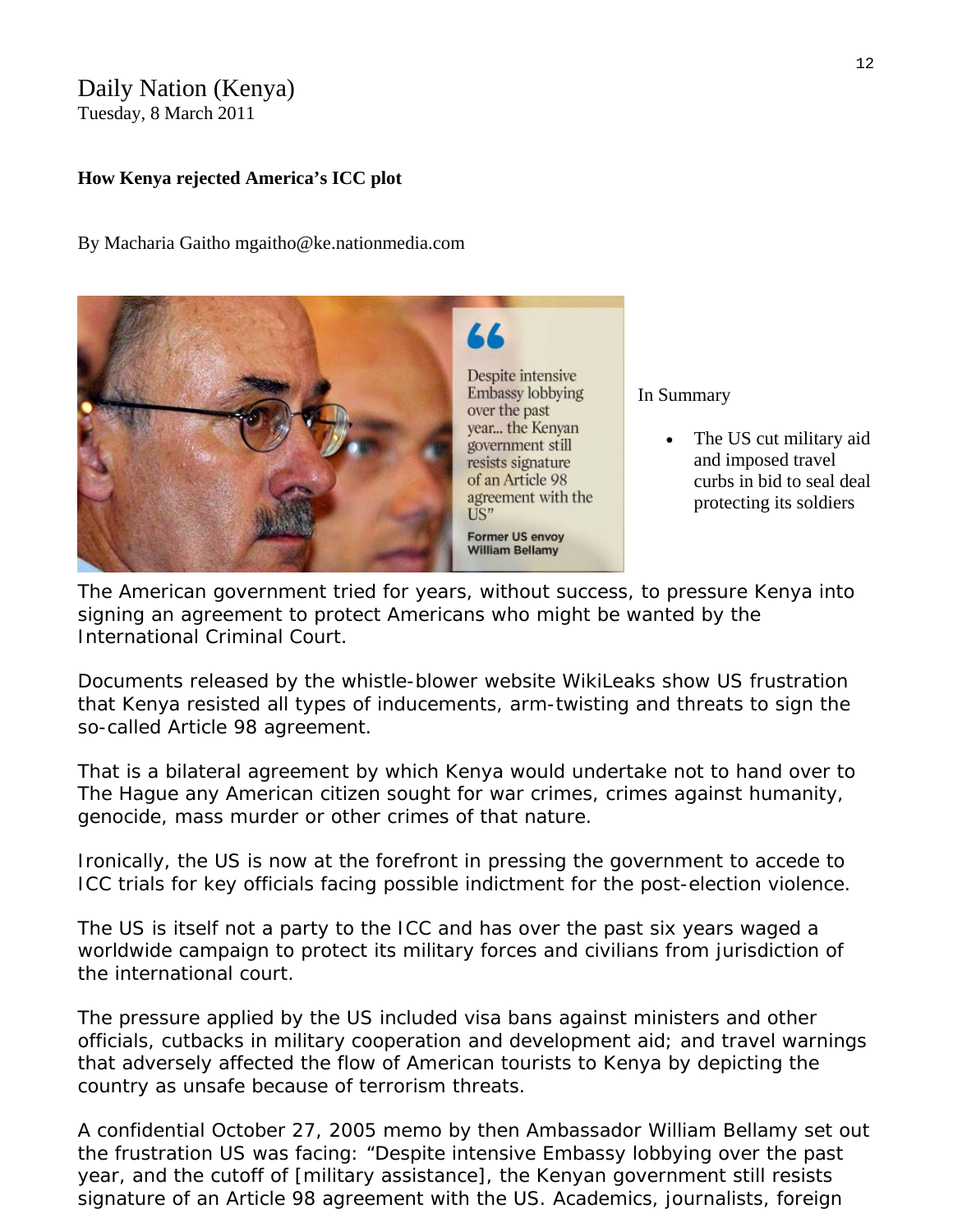governments and many Kenyan Members of Parliament regularly reinforce through speeches and public statements — the GoK's 'brave' stand against USG 'arm-twisting'".

The US even expected that the Armed Forces would lobby the government to sign the agreement in order to ensure continued military aid, but finally concluded that there was little that could be done to soften the Kenyan position.

"While APSA (American Service-members' Protection Act) sanctions penalise the Kenyan armed forces by… cutting back on valuable bilateral interaction between our respective forces, the Kenyan military is loathe to lobby its political leadership. Within the GoK there is No/No constituency in favour of an Article 98 agreement, and little concern over the impact our sanctions are having on Kenya's defence capabilities. While influential Kenyan Cabinet figures would doubtless be interested in exploring some kind of quid pro quo with regard to Article 98 (lifting the travel warning on Kenya, for example) there is little we can, or should, offer as inducements for signing an Article 98 agreement beyond continuing to treat Kenya as a good and worthy ally."

Mr Bellamy recounts meetings with senior government officials opposed to the agreement.

A discussion during the run-up to the 2005 referendum with Public Service head and Secretary to the Cabinet Francis Muthaura confirmed that the bilateral agreement was not even on the government agenda.

## **Immunity agreement**

In mid-August 2005, Mr Bellamy tried to press the then Justice and Constitutional Affairs Minister Kiraitu Murungi on the immunity agreement, and "was told there was little chance the GoK would conclude a non-surrender agreement with the US."

Mr Murungi, however, tried to offer the Americans a way out in the form of an existing agreement covering US soldiers already stationed in Kenya who might fall foul of the law, and "oral assurances from the highest level of the GoK that no USG persons would be surrendered to the ICC".

According to the memo, Mr Murungi felt this would give the US what it wanted, while sheltering Kenya from accusations that it was succumbing to pressure.

The Americans also examined the possibility of having a high-ranking State Department official meet Attorney-General Amos Wako on the issue, but had little faith in the outcome.

"Ambassador Bolton should meet with Attorney-General Wako but without illusions as to his ability to sway the internal debate. Wako will be aware of the state of play within the GoK, and may provide some additional insights into the GoK's resistance, but he does not have the standing, or the inclination to break the current stalemate".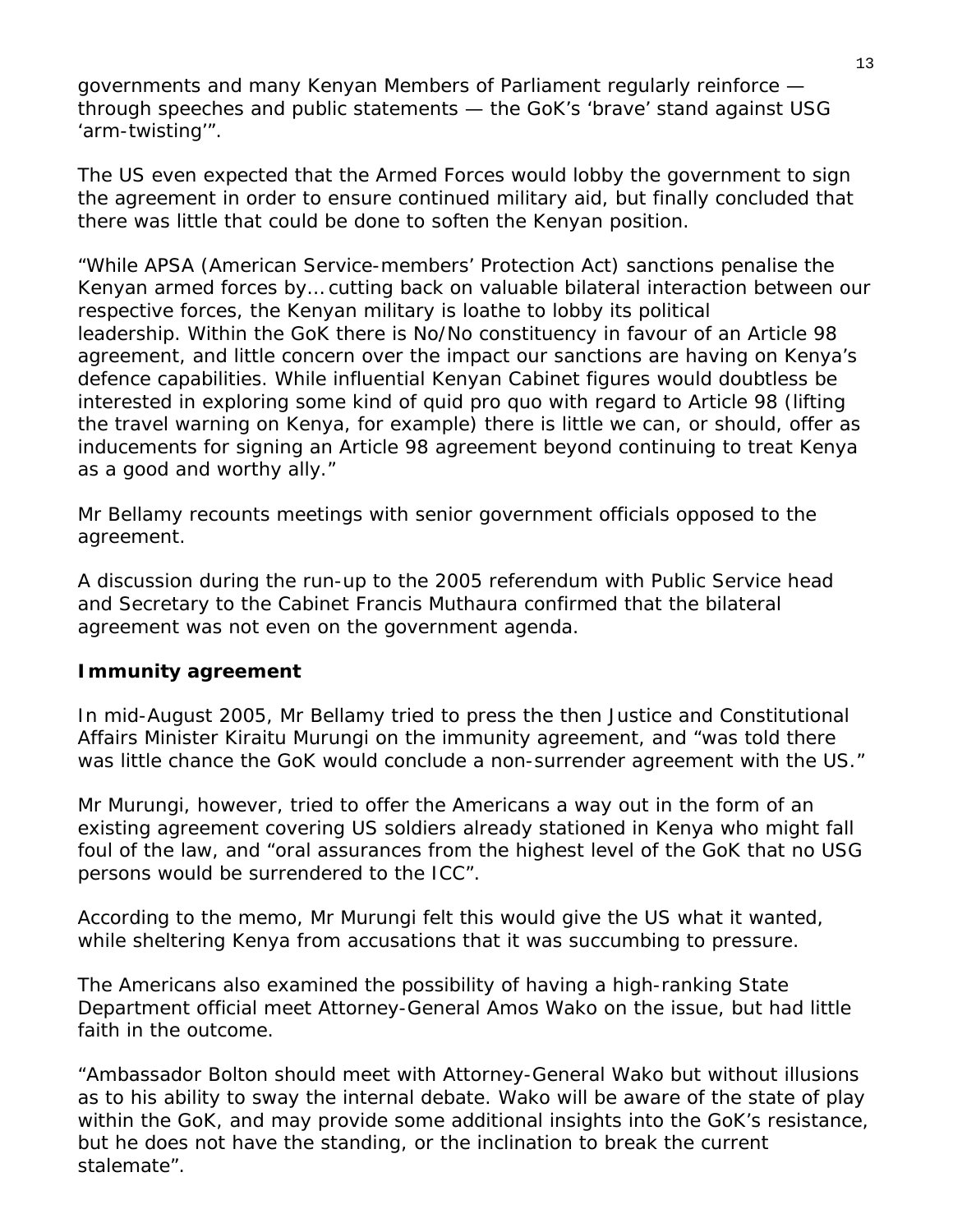The cable noted that the US legislation (the Nethercott Amendment) which limits financial assistance to countries that recognise the ICC "will soon sharply limit current US capacity-building support to Kenya's Department of Public Prosecutions, which falls in Wako's bailiwick," but still concluded that the A-G would not be able to do much.

The ambassador hoped, at least, that "Wako can be counted on to carry back a strong message from the highest levels of the USG. This would be a welcome addition to the pressure the Embassy has applied these past months".

Earlier, on June 29, a political officer at the US Embassy had discussed the issue with the then Deputy Speaker David Musila, where he was particularly concerned about a Motion by then Kikuyu MP Paul Muite urging the government not to sign any immunity agreement with the US.

Mr Musila told the American ambassador that the Muite Motion "would almost certainly pass".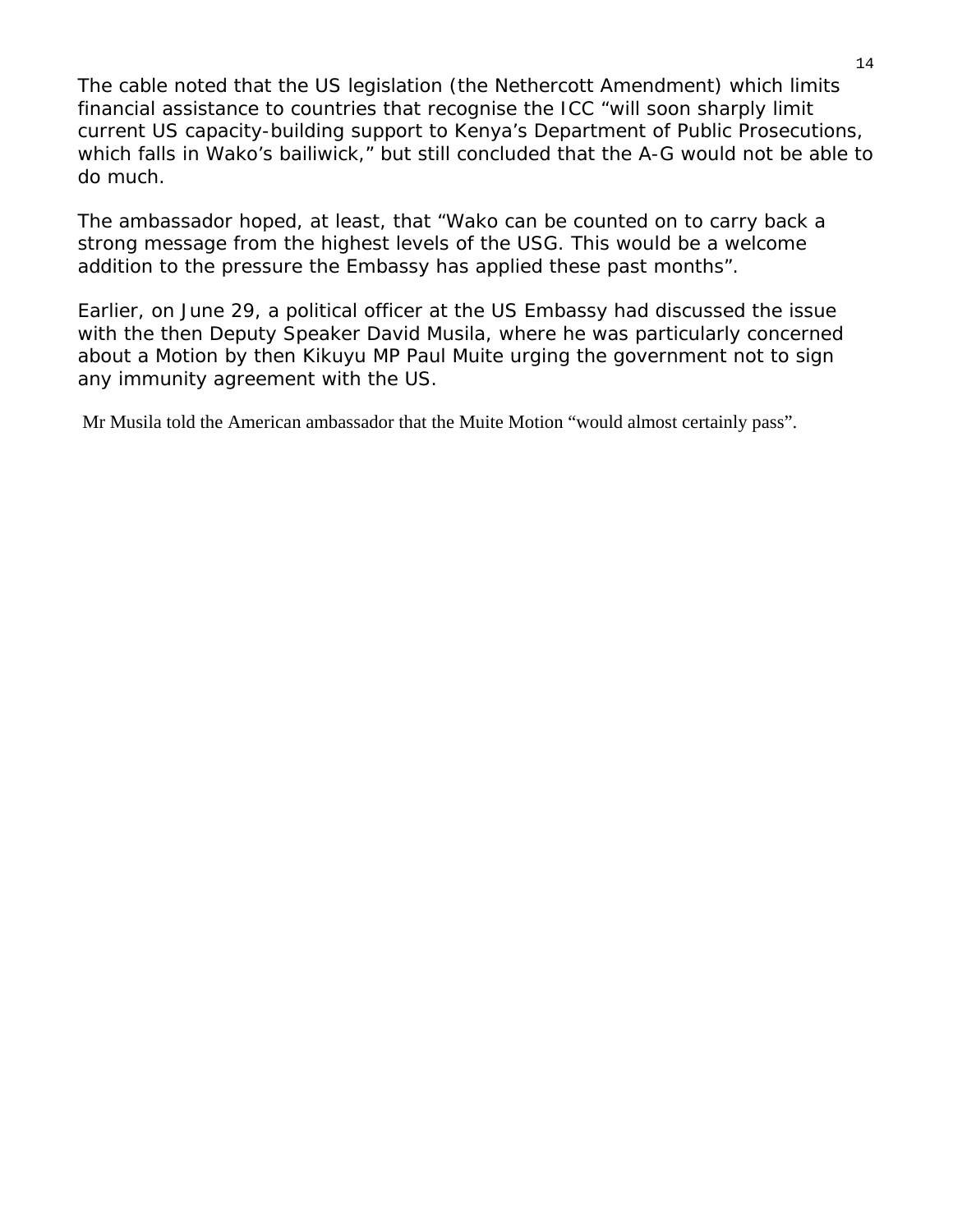### The Hague Justice Portal Tuesday, 8 March 2011

### **Does gender matter at the International Criminal Court?**

### **Danya Chaikel reflects on gender justice and crimes against women on the 100th anniversary of International Women's Day.**

On the 100th Anniversary of International Women's Day, Danya Chaikel, an advocate for women's rights

and justice, analyses the treatment of sexual violence by the institutions of international justice. She examines the development of gender-based crimes, outlines the current proceedings and looks at the methods used by the courts to ensure representation of women both as lawyers and as victims.



### *"It is now more dangerous to be a woman than to be a soldier in modern conflict"*

**- Maj. Gen. Patrick Cammaert, 2008, former UN Peacekeeping Operation Commander in DRC**

According to UN Women, an estimated 250,000–500,000 women and girls were raped during the 1994 Rwandan genocide<sup>1</sup>; 20,000–50,000 women and girls were raped during the Bosnia-Herzegovina war in the early  $1990s^2$ ; and 50,000–64,000 internally displaced women in Sierra Leone were sexually attacked by combatants during the 10 year conflict of the  $1990s<sup>3</sup>$ . The crisis continues today with an average of 40 women and girls raped every day in South Kivu, DRC, $4$  bringing the total number of women and children having been raped in the country's decade long conflict to over 200,000.<sup>5</sup>

These crimes are now broadly understood to be used as a strategy by armed groups to systematically terrorise enemies and devastate community life, with the aim of achieving military or political victory.<sup>6</sup> The horrifying recent examples of widespread sexual violence are not new to the scourges of war and conflict, but the brutality of these shocking events were well publicised and has finally resonated with the international legal community. The argument that sexual violence during conflict is inevitable is no longer acceptable. It is now unfeasible to ignore these atrocities or be passive about punishing crimes of sexual violence. Rape of women and girls is at last being recognised and prosecuted as a weapon of war.

And yet most sexual violence during conflict falls under the radar, because of weak national protection measures, inadequate investigative and judicial procedures and few direct services for survivors.<sup>7</sup> Even at the ICC, according to Prosecutor Luis Moreno-Ocampo, an obstacle to prosecuting gender crimes is that these crimes are frequently underreported.<sup>8</sup> Due to fear and social stigma, relatively few affected women find the strength to come forward with their stories of sexual violence or rape. UN High Commissioner on Human Rights Navanethem Pillay claims the international community "is only addressing the tip of the iceberg in terms of cases examined, and merely scratching the surface in terms of our understanding of how women experience violence".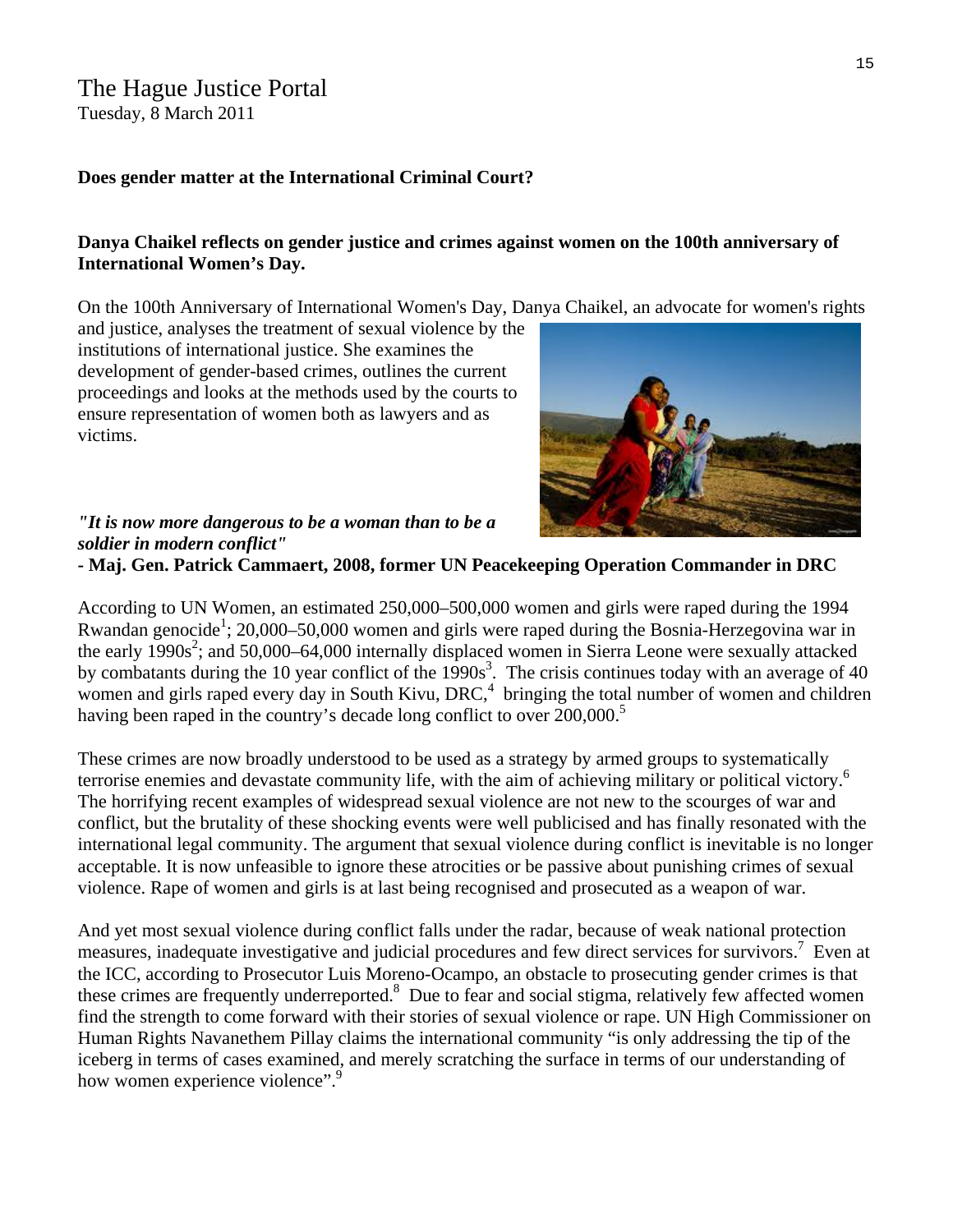### **ICTY, ICTR and SCSL**



institutions – the International Criminal Tribunal for the former Gender crimes have only been seriously prosecuted internationally during the past decade. The 1990s saw the establishment of the three flagship international criminal Yugoslavia (ICTY), the International Criminal Tribunal for Rwanda (ICTR), and the Special Court for Sierra Leone (SCSL). Several other ad-hoc and hybrid international criminal courts have subsequently been formed. These three institutions were set up to try those individuals most responsible for

genocide, crimes against humanity and war crimes committed during particular armed conflicts. These three general categories of atrocity crimes may include sexual violence committed against civilians.<sup>10</sup>

The ICTR led the way in this field, breaking ground with the  $Akeyesu^{11}$  decision of 1999, which was the first decision defining rape as an act of genocide. The ICTR Chamber I held that "rape and sexual violence certainly constitute infliction of serious bodily and mental harm on the victims" and that "these rapes resulted in physical and psychological destruction of Tutsi women, their families and their communities. Sexual violence was an integral part of the process of destruction". An important theme arising from this case and other ICTR decisions is that sexual violence against civilians, mostly took the form of rape which was an instrument of genocide committed against the Tutsis.

Following the historic Akeyesu ruling, the ICTY followed suit with many decisions adding to the jurisprudence of gender-related atrocity crimes. Of note are the tribunal's judgements related to individual liability in mass rape crimes. The ICTY judgments show that gender-based violence was an instrument of 'ethnic cleansing' against civilians during the conflicts in the Balkans. There was also sexual violence in detention centres, sometimes involving the sexual slavery of women and girls.



The SCSL further broadened the prosecutorial scope of gender-based crimes by expanding crimes against humanity to include forced marriage under the appropriate circumstances. Cases involved combatants kidnapping women and girls and forcing them into marriages. These women and girls, branded as the militia's 'bush wives', were further subjected to rape and to other forms of sexual violence.<sup>12</sup>

Collective jurisprudence from the three judicial bodies

confirms that sexual violence committed during armed conflicts may amount to various forms of atrocity crimes. Assuming all other legal requirements are satisfied (including the collaboration of evidence, the elements of the crime are proven, the appropriate standard of proof is met, etc.) then rape can amount to a crime against humanity and a war crime; rape can amount to torture as a crime against humanity and a war crime; rape and/or other sexual violence can be an instrument of genocide if it amounts to acts causing serious bodily or mental harm to members of the targeted group; rape and/or other sexual violence can form part of persecution and enslavement as crimes against humanity; and sexual violence can form part of outrages upon personal dignity and inhumane treatment as war crimes.<sup>13</sup>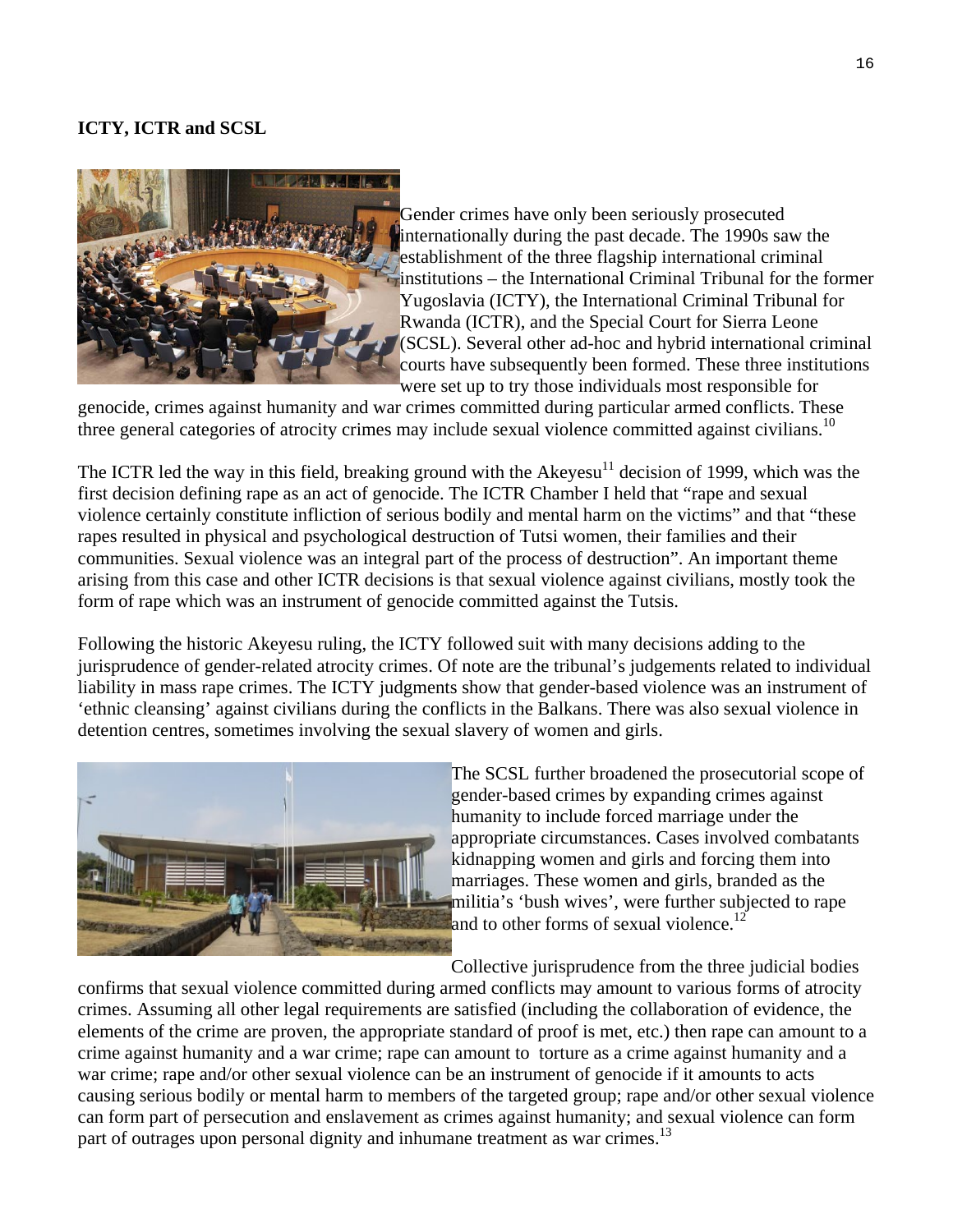This jurisprudence paved the way for a new conception of sexual violence against women beyond the private or national context, to a widespread recognition that these acts may constitute grave breaches of international criminal law. Yet the global condemnation of sexual violence as an atrocity crime is a very recent advancement, and one that is still in the making. Only in June 2008 did the UN Security Council adopt Resolution 1820 connecting gender-based crimes with the maintenance of international peace and security, insisting on the "immediate and complete cessation by all parties to armed conflict of all acts of sexual violence against civilians".<sup>14</sup>

## **ICC**

The movement towards ending an era of impunity for widespread gender crimes continues with the ICC, both in terms of the substantive law as well as with the very structure of the Court. There has been dramatic progress, but there is still much work to do.

The Rome Statute, establishing the permanent International Criminal Court, was adopted by the UN diplomatic conference in Rome on 17 July 1998. The Statute marks the first time an international treaty codifies heinous forms of violence against women as crimes against women as crimes against humanity, war crimes, and in some situations, genocide. Under these three principal crimes the ICC Elements of Crime extensively codify specific crimes against women including rape, sexual slavery, enforced prostitution, forced pregnancy, forced sterilisations, sexual violence, gender-based persecution and trafficking of persons particularly of women and children.

### **Cases before the ICC**



All present situations before the ICC include charges of sexual violence or rape. Of the 17 indictees, 12 have been charged with gender-related crimes. There is no denying that the Court is taking these issues seriously. Last year the ICC saw many judicial firsts for gender justice. For the first time charges of genocide were brought in the situation of Sudan, which is found in the second arrest warrant of Omar Hassan Ahmad Al Bashir, including alleged acts of rape. $15$ 

Central to the highly publicized case *The Prosecutor v. Jean-Pierre Bemba Gombo* are charges of rape as both a war crime and as a crime against

humanity.<sup>16</sup> The trial opened in November 2010 with the Court's first ever all female bench of judges – presiding over the case is Judge Sylvia Steiner from Brazil who has expertise in women's rights. By her side are Judge Joyce Aluoch from Kenya and Judge Kuniko Ozaki from Japan. This means female judges from Latin America, Asia, and Africa are trying the first ICC trial which is largely focussed on sexual violence against women during conflict.

Looking beyond these advancements, Brigid Inder, Executive Director of Women's Initiatives for Gender Justice, claims there is still room for improvement. She says last year 40% of charges for gender-based crimes before the ICC were dismissed in cases for which confirmation hearings had been held, with judges mostly finding there was insufficient evidence in these applications. Moreover she claims there is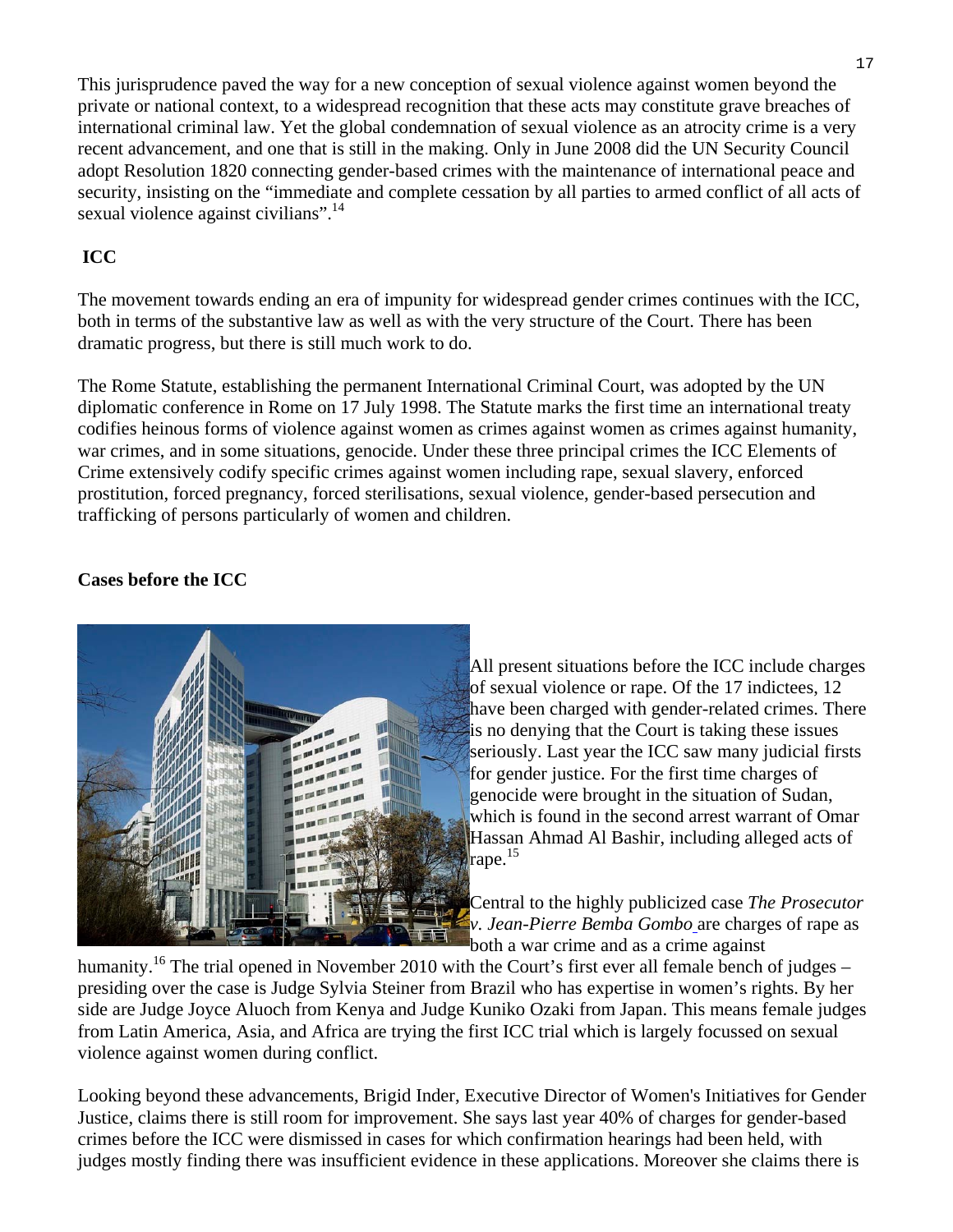an under-representation of women participating as victims, even though all the situations before the Court include gender-based crime allegations to various degrees.<sup>17</sup>

### **Gender Sensitive Rules & Procedures**

When the ICC was designed in 1998, serious attention was paid to ensuring court procedures are gender sensitive and women are not re-traumatised during court proceedings.

The Rome Statute and the ICC's Rules of Procedure and Evidence (Rules) include strong protective measures for victims and witnesses, especially those who survived gender-based violence. It is the explicit responsibility of each organ of the ICC to ensure the safety, psychological health, dignity and confidentiality of female victims and witnesses.<sup>18</sup> The Rome Statute established the Victims and Witnesses Unit to provide counselling, protection, and other forms of support for female victims.<sup>19</sup> To avoid re-traumatising sexual violence survivors, the ICC is mandated to carefully protect women who testify in court by requiring the Prosecutor to be sensitive to their interests during investigations and prosecutions.20 Experts on traumatised women are called as witnesses, and judges are tasked with preventing counsel from harassing or intimidating women on the stand. Female witnesses and victims can have legal representatives, a court-appointed support person, and the presence of a psychologist or family member during testimony. Women and girls do not have to testify in front of their assailant, and their voice and image can be altered to protect their identity. To protect their confidentiality and to avoid further frightening experiences, Chambers may authorise women to testify in closed hearings, through video, or by other means. $^{21}$ 

The Rome Statute and Rules also permit extensive direct participation of victims in ICC proceedings which is a first for international criminal law. Even when not called as witnesses, those approved as



victims may express their views in court through a designated representative. There are also provisions in the Rome Statute for victims to be awarded reparations, compensation and rehabilitation.<sup>22</sup> The Statute also established the Trust Fund for Victims (TFV) which provides assistance to victims of crimes within the jurisdiction of the Court.<sup>23</sup> The TFV estimates that approximately 42,300 victims are benefiting directly from their general assistance, and an additional 182,000 of their family members are benefiting indirectly through the

improved wellbeing and reduced stigma which their programs promote. $^{24}$ 

## **Gender Sensitive Staffing Policies**

For there to be real progress in ending impunity for gender crimes, ICC founders also thought to include in the Rome Statute, and later in the Rules, appropriate gender sensitive policies at an operational level. The Statute requires that judges, legal advisors in the Prosecutor's Office, and Registry staff will have



expertise in issues pertaining to violence against women and children. $^{25}$ 

For the election of ICC judges, the Rome Statute requires States Parties to take into account the need for fair representation of female and male judges, $^{26}$  and requires that the prosecutor and registrar do the same when hiring staff. Particularly Rule 19(e) of the Court's Rules of Procedure and Evidence requires staff with "Gender and cultural diversity" in the Victims and Witness Unit.

Under Article 42(9) of the Rome Statute, the Office of the Prosecutor must appoint a Special Gender